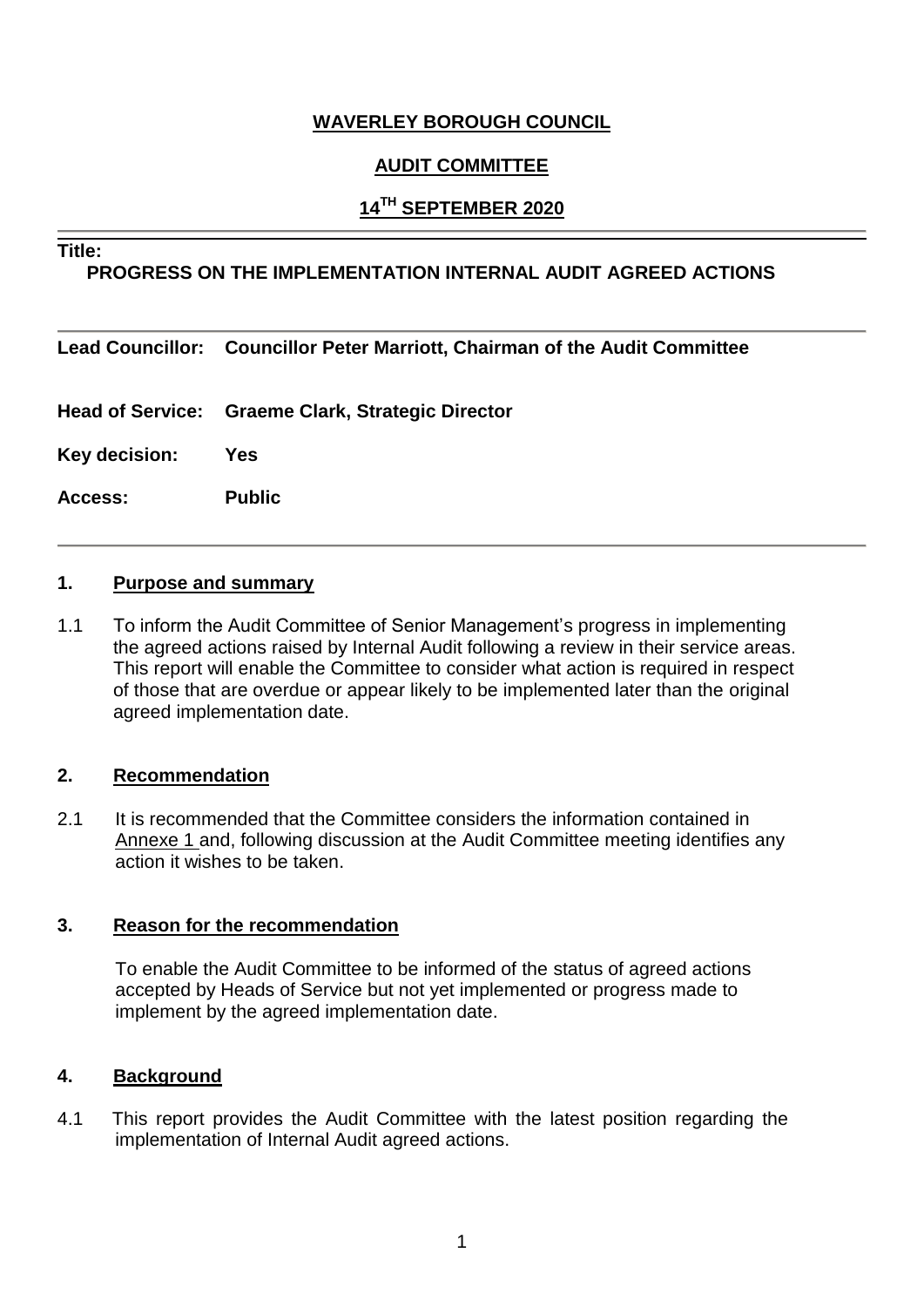## **5. Relationship to the Corporate Strategy and Service Plan**

5.1 A financially sound Waverley, with infrastructure and services fit for the future.

#### **6. Implications of decision**

#### 6.1 **Resource (Finance, procurement, staffing, IT)**

Internal audit work helps management in achieving good value for money and, individual agreed actions may have value for money implications.

#### 6.2 **Risk management**

There is a risk that where weakness or non-compliance identified as part of audit reviews, if not actioned to strengthen the controls will not assist to prevent the materialising of the risks identified.

#### 6.3 **Legal**

There are no direct legal implications, although good governance and probity are strengthened by attending to the matters raised in audit agreed actionns.

#### 6.4 **Equality, diversity and inclusion**

There are no direct equality, diversity or inclusion implications in this report. Equality impact assessments are carried out when necessary across the council to ensure service delivery meets the requirements of the Public Sector Equality Duty under the Equality Act 2010.

#### 6.5 **Climate emergency declaration**

There are no direct implications in this report

#### **7. Consultation and engagement**

7.1 Heads of Service

#### **8. Other options considered**

8.1 N/A

### **9. Governance journey**

9.1 The minutes of the meeting will be included on the Council agenda.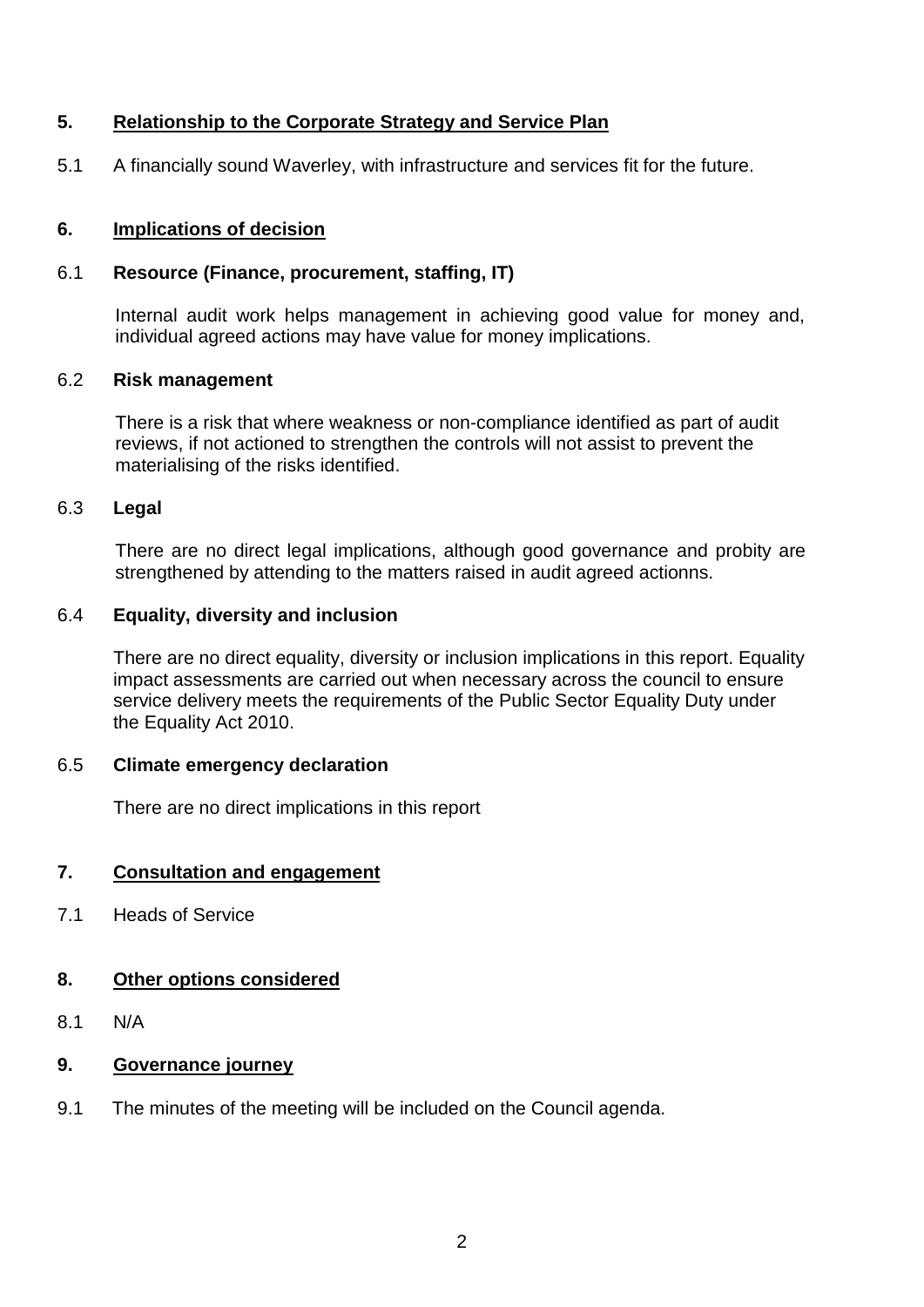## **Annexes:**

Annexe 1 – provides the current position on agreed actions due for completion at the end of the month of the Audit Committee date.

#### **Background Papers**

There are no background papers, as defined by Section 100D (5) of the Local Government Act 1972).

## **CONTACT OFFICER:**

Name: Gail Beaton Position: Internal Audit Manager Telephone: 01483 523260 Email: gail.beaton@waverley.gov.uk

Agreed and signed off by: Legal Services: 27/08/2020 Head of Finance: 27/08/2020 Strategic Director: Portfolio Holder: N/A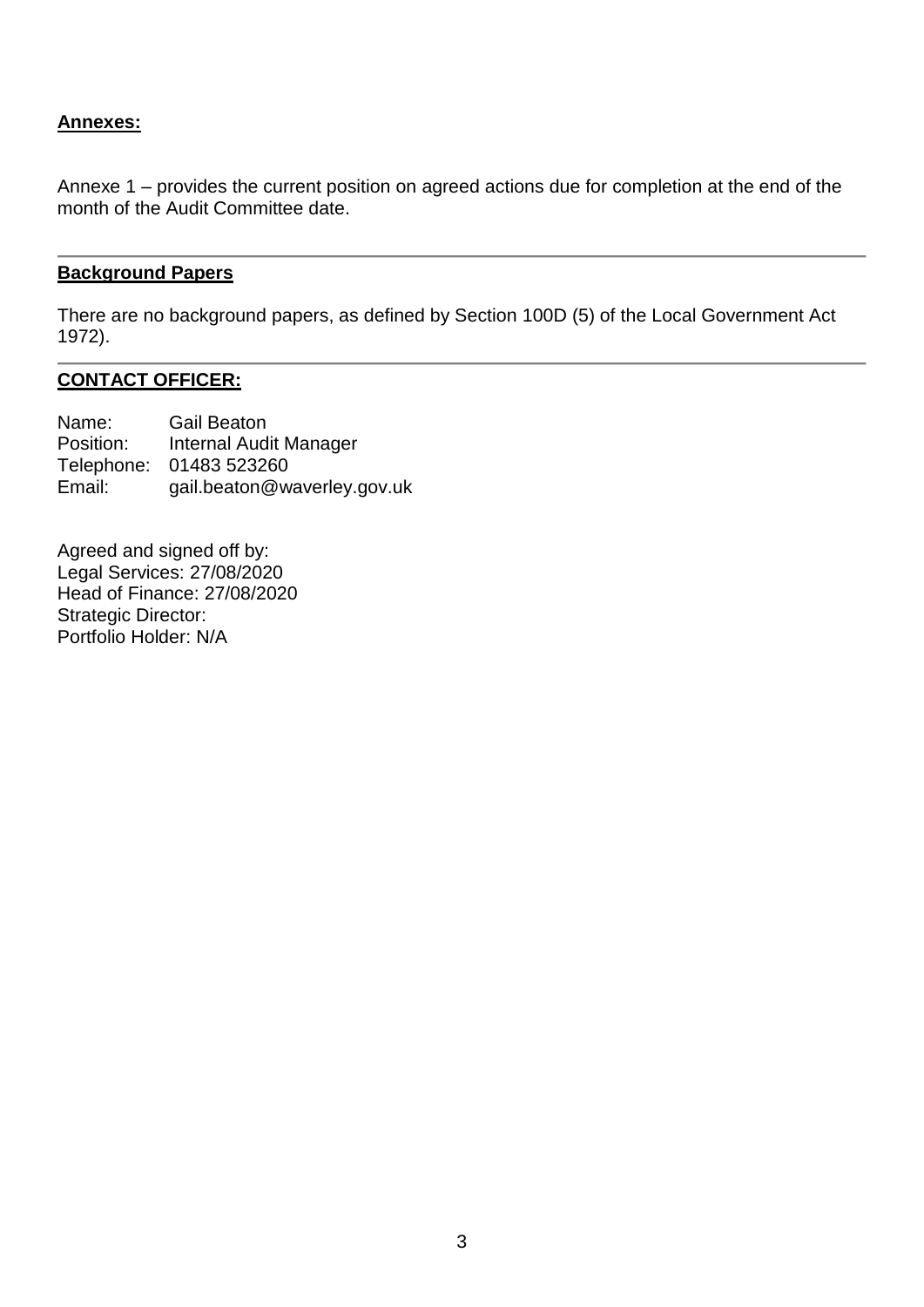# **ANNEXE 1**

# **Audit actions overdue or due within the end of the month after the AC 30 September 2020**



**Generated on:** 4 September 2020

| <b>Action Status</b>               |
|------------------------------------|
| Cancelled                          |
| Overdue; Neglected                 |
| Unassigned; Check Progress         |
| Not Started; In Progress; Assigned |
| Completed                          |

## **Head of Service Ellwood, Zac**

|                                             |                                                                                                                                                                 | IA20/08.001 Target Response Times                                                                                                                                                                                                                |                                                      |                                                                                                                                                                                                           |                     |             |
|---------------------------------------------|-----------------------------------------------------------------------------------------------------------------------------------------------------------------|--------------------------------------------------------------------------------------------------------------------------------------------------------------------------------------------------------------------------------------------------|------------------------------------------------------|-----------------------------------------------------------------------------------------------------------------------------------------------------------------------------------------------------------|---------------------|-------------|
| <b>Action Code</b>                          | Monitoring of response targets against those highlighted in the Enforcement<br>Plan for the 3 priorities are not currently measured or reported:<br><b>Date</b> |                                                                                                                                                                                                                                                  |                                                      |                                                                                                                                                                                                           | <b>Exit Meeting</b> | 15-Jan-2020 |
| 8L<br><b>Description</b>                    | receipt of complaint<br>receipt of complaint<br>receipt of complaint                                                                                            | Priority One - Major - First contact or site visit within 1 working day from<br>Priority Two - Medium - First contact or site visit within 5 working days from<br>Priority Three – Low – First contact or site visit within 10 working days from | <b>Due Date</b>                                      | 30-Jun-2020                                                                                                                                                                                               |                     |             |
| <b>Risk Level</b>                           | <b>Medium Priority</b>                                                                                                                                          |                                                                                                                                                                                                                                                  |                                                      |                                                                                                                                                                                                           | <b>Risk RAG</b>     |             |
| <b>Audit Report Code</b><br>and Description |                                                                                                                                                                 | IA20/08 Planning Enforcement                                                                                                                                                                                                                     |                                                      |                                                                                                                                                                                                           |                     |             |
| <b>Agreed Action</b>                        | replaces ILAP.<br>replaces ILAP.                                                                                                                                |                                                                                                                                                                                                                                                  | Risk -Performance issues may not be identified. (ZE) | 1.1 The measuring of response times to be incorporated into the incoming new Horizon programme that<br>1.2 The information for reporting will be available on request from the new Horizon programme that |                     |             |
| <b>Status</b>                               |                                                                                                                                                                 | <b>Overdue</b>                                                                                                                                                                                                                                   | <b>Head of</b><br><b>Service</b>                     | Zac Ellwood                                                                                                                                                                                               |                     |             |
| <b>All Notes</b>                            |                                                                                                                                                                 |                                                                                                                                                                                                                                                  |                                                      |                                                                                                                                                                                                           |                     |             |

|                                                                                        |  | IA20/08.002 Out of Date Enforcement Plan                                                                                                                                        |                                                                               |                 |                    |                 |  |  |  |  |
|----------------------------------------------------------------------------------------|--|---------------------------------------------------------------------------------------------------------------------------------------------------------------------------------|-------------------------------------------------------------------------------|-----------------|--------------------|-----------------|--|--|--|--|
| <b>Action Code</b><br>l&<br><b>Description</b>                                         |  | <b>Exit Meeting</b><br>There has been six years of operations since the Enforcement Plan was<br>Date<br>issued. Elements of the plan relating to key performance indicators and |                                                                               |                 | $15-1an-2020$      |                 |  |  |  |  |
|                                                                                        |  |                                                                                                                                                                                 | proactive working are out of date and no longer reflect operational activity. | <b>Due Date</b> | 31-Jul-2020        |                 |  |  |  |  |
| <b>Risk Level</b><br><b>Medium Priority</b>                                            |  |                                                                                                                                                                                 |                                                                               |                 |                    | <b>Risk RAG</b> |  |  |  |  |
| <b>Audit Report Code</b><br>and Description                                            |  |                                                                                                                                                                                 | IA20/08 Planning Enforcement                                                  |                 |                    |                 |  |  |  |  |
|                                                                                        |  | To update and agree the Local Planning Enforcement Plan                                                                                                                         |                                                                               |                 |                    |                 |  |  |  |  |
| <b>Agreed Action</b>                                                                   |  | Risk - Key policy document may be out of date and not reflect current operations. (ZE)                                                                                          |                                                                               |                 |                    |                 |  |  |  |  |
| <b>Head of</b><br>0%<br> Overdue<br><b>Status</b><br><b>Progress</b><br><b>Service</b> |  |                                                                                                                                                                                 |                                                                               |                 | <b>Zac Ellwood</b> |                 |  |  |  |  |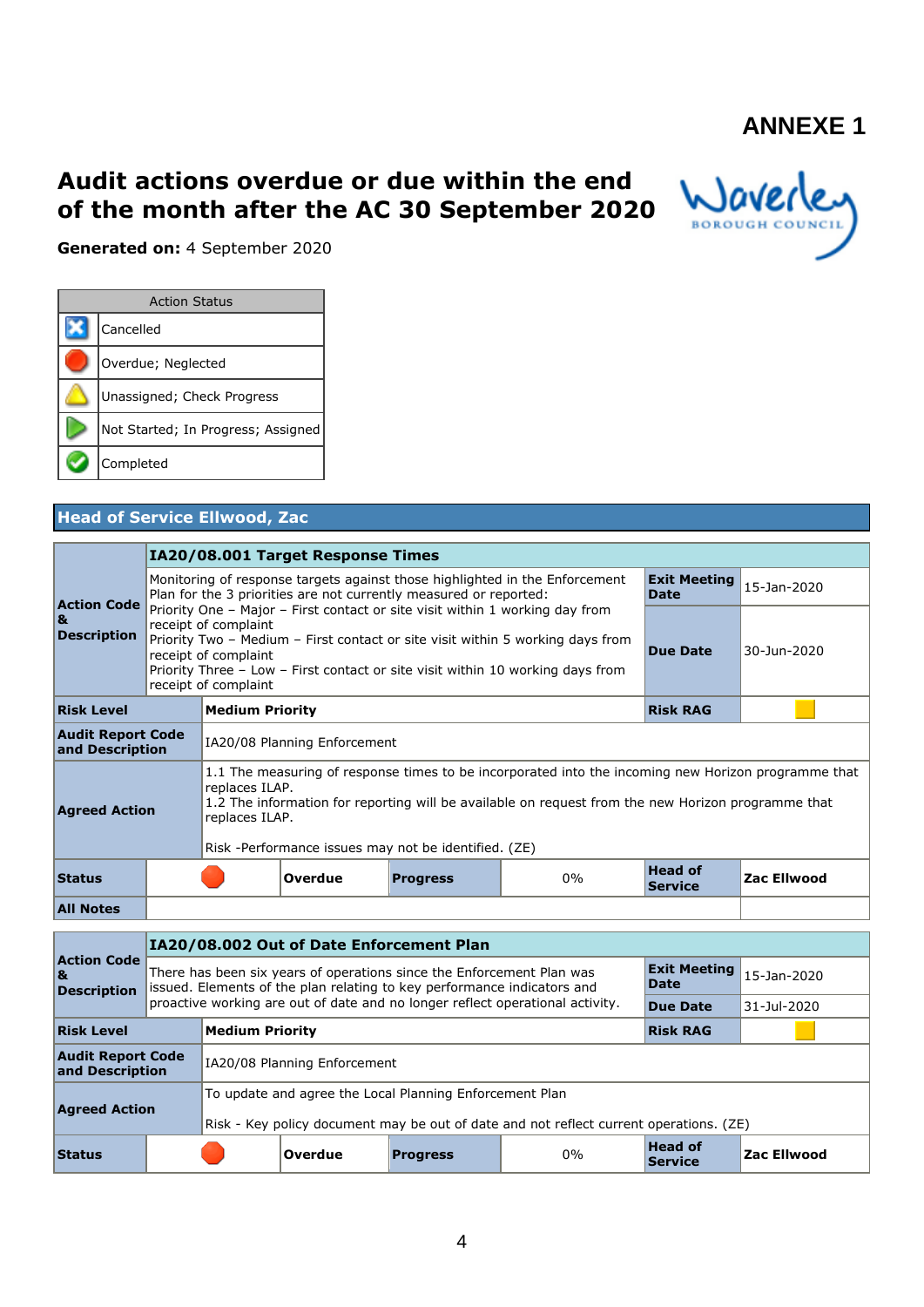## **All Notes**

| <b>All Notes</b>                                                          |                           |                        |                                                                                                                                                                                                                                                                                                     |                                                                                                                                                                                                                                                                                                                                                                                                                                                                                                                                                                                                                                         |                                                                                                      |                                    |                    |
|---------------------------------------------------------------------------|---------------------------|------------------------|-----------------------------------------------------------------------------------------------------------------------------------------------------------------------------------------------------------------------------------------------------------------------------------------------------|-----------------------------------------------------------------------------------------------------------------------------------------------------------------------------------------------------------------------------------------------------------------------------------------------------------------------------------------------------------------------------------------------------------------------------------------------------------------------------------------------------------------------------------------------------------------------------------------------------------------------------------------|------------------------------------------------------------------------------------------------------|------------------------------------|--------------------|
|                                                                           |                           | IA20/14.001 CIL Guide  |                                                                                                                                                                                                                                                                                                     |                                                                                                                                                                                                                                                                                                                                                                                                                                                                                                                                                                                                                                         |                                                                                                      |                                    |                    |
|                                                                           |                           |                        |                                                                                                                                                                                                                                                                                                     | planning applicants are made aware of what is required by the CIL                                                                                                                                                                                                                                                                                                                                                                                                                                                                                                                                                                       | The Council has published a CIL Guide and FAQs on its website to ensure the                          | <b>Exit Meeting</b><br><b>Date</b> | 01-Apr-2020        |
| Action Code guidance goes to the correct form<br>8.<br><b>Description</b> | This includes:<br>listed. |                        | Regulations. This document was updated in December 2018.<br>However, changes to the CIL Regulations were implemented from 1st<br>. Form 2 Relief for Charitable purposes and/or Social Housing has now<br>where the correctly numbered form is listed.<br>lost, instead the surcharge only applies. | September 2019, and these have not been incorporated into the quidance.<br>. Form 0 Additional information has now become Form 1 - the link in the WBC<br>. Form 1 Assumption of liability has now become Form 2 - the link in the WBC<br>quidance goes to the Planning Portal where the correctly numbered form is<br>become Form 10 - the link in the WBC quidance goes to the Planning Portal<br>. if no commencement notice is received prior to the development being<br>commenced this no longer results in any relief having been granted being<br>Risk: Potential planning applicants could find the inconsistencies confusing. | <b>Due Date</b>                                                                                      | 01-Jun-2020                        |                    |
| <b>Risk Level</b>                                                         |                           | <b>Medium Priority</b> |                                                                                                                                                                                                                                                                                                     |                                                                                                                                                                                                                                                                                                                                                                                                                                                                                                                                                                                                                                         |                                                                                                      | <b>Risk RAG</b>                    |                    |
| <b>Audit Report Code</b><br>and Description                               |                           |                        | IA20/14 Community Infrastructure Levy                                                                                                                                                                                                                                                               |                                                                                                                                                                                                                                                                                                                                                                                                                                                                                                                                                                                                                                         |                                                                                                      |                                    |                    |
| <b>Agreed Action</b>                                                      |                           |                        | Regulations and the CIL NPPG.                                                                                                                                                                                                                                                                       |                                                                                                                                                                                                                                                                                                                                                                                                                                                                                                                                                                                                                                         | Update the CIL Guide and FAQs to align with the changes within the most recent amendments of the CIL |                                    |                    |
| <b>Status</b>                                                             |                           |                        | Overdue                                                                                                                                                                                                                                                                                             | <b>Progress</b>                                                                                                                                                                                                                                                                                                                                                                                                                                                                                                                                                                                                                         | 0%                                                                                                   | <b>Head of</b><br><b>Service</b>   | <b>Zac Ellwood</b> |
| <b>All Notes</b>                                                          |                           |                        |                                                                                                                                                                                                                                                                                                     |                                                                                                                                                                                                                                                                                                                                                                                                                                                                                                                                                                                                                                         |                                                                                                      |                                    |                    |

Ī

|                                             |                                            | IA20/17.001.1 Reconciliation                                                                                                                           |                                                        |                                                                                                                                                         |                               |             |
|---------------------------------------------|--------------------------------------------|--------------------------------------------------------------------------------------------------------------------------------------------------------|--------------------------------------------------------|---------------------------------------------------------------------------------------------------------------------------------------------------------|-------------------------------|-------------|
| <b>Action Code</b>                          |                                            |                                                                                                                                                        |                                                        | From our discussion with Planning and Accountancy teams, we noted that an<br>overall reconciliation process does not take place between planning income | <b>Exit Meeting</b><br>Date   | 16-Jun-2020 |
| 8I<br><b>Description</b>                    | income recorded in the accounts.           | received and that which is logged in the planning system, ILAP, and planning                                                                           |                                                        |                                                                                                                                                         |                               |             |
|                                             | reassurance to that effect.                | Such a process being in place would better enable the Council to demonstrate<br>that income received is accurately reflected and would give additional | <b>Due Date</b>                                        | 03-Aug-2020                                                                                                                                             |                               |             |
| <b>Risk Level</b>                           | <b>Medium Priority</b>                     |                                                                                                                                                        |                                                        |                                                                                                                                                         | <b>Risk RAG</b>               |             |
| <b>Audit Report Code</b><br>and Description |                                            | IA20/17 Planning Fee Income                                                                                                                            |                                                        |                                                                                                                                                         |                               |             |
| <b>Agreed Action</b>                        |                                            |                                                                                                                                                        | Initiate reconciliation process using current systems. |                                                                                                                                                         |                               |             |
| <b>Status</b>                               | <b>Overdue</b><br>$0\%$<br><b>Progress</b> |                                                                                                                                                        |                                                        | <b>Head of</b><br><b>Service</b>                                                                                                                        | Zac Ellwood;<br>Peter Vickers |             |
| <b>All Notes</b>                            |                                            |                                                                                                                                                        |                                                        |                                                                                                                                                         |                               |             |

|                                                 |  | IA20/17.001.2 Functionality of the new Planning Database                                                                                                                              |                                         |             |  |  |  |  |  |  |
|-------------------------------------------------|--|---------------------------------------------------------------------------------------------------------------------------------------------------------------------------------------|-----------------------------------------|-------------|--|--|--|--|--|--|
| <b>Action Code</b><br>18.<br><b>Description</b> |  | From our discussion with Planning and Accountancy teams, we noted that an<br>overall reconciliation process does not take place between planning income                               | <b>Exit Meeting</b> 16-Jun-2020<br>Date |             |  |  |  |  |  |  |
|                                                 |  | received and that which is logged in the planning system, ILAP, and planning<br>income recorded in the accounts.                                                                      |                                         |             |  |  |  |  |  |  |
|                                                 |  | Such a process being in place would better enable the Council to demonstrate<br>that income received is accurately reflected and would give additional<br>reassurance to that effect. | Due Date                                | 31-Aug-2020 |  |  |  |  |  |  |
| <b>Risk Level</b>                               |  |                                                                                                                                                                                       | <b>Risk RAG</b>                         |             |  |  |  |  |  |  |
| <b>Audit Report Code</b>                        |  | IA20/17 Planning Fee Income                                                                                                                                                           |                                         |             |  |  |  |  |  |  |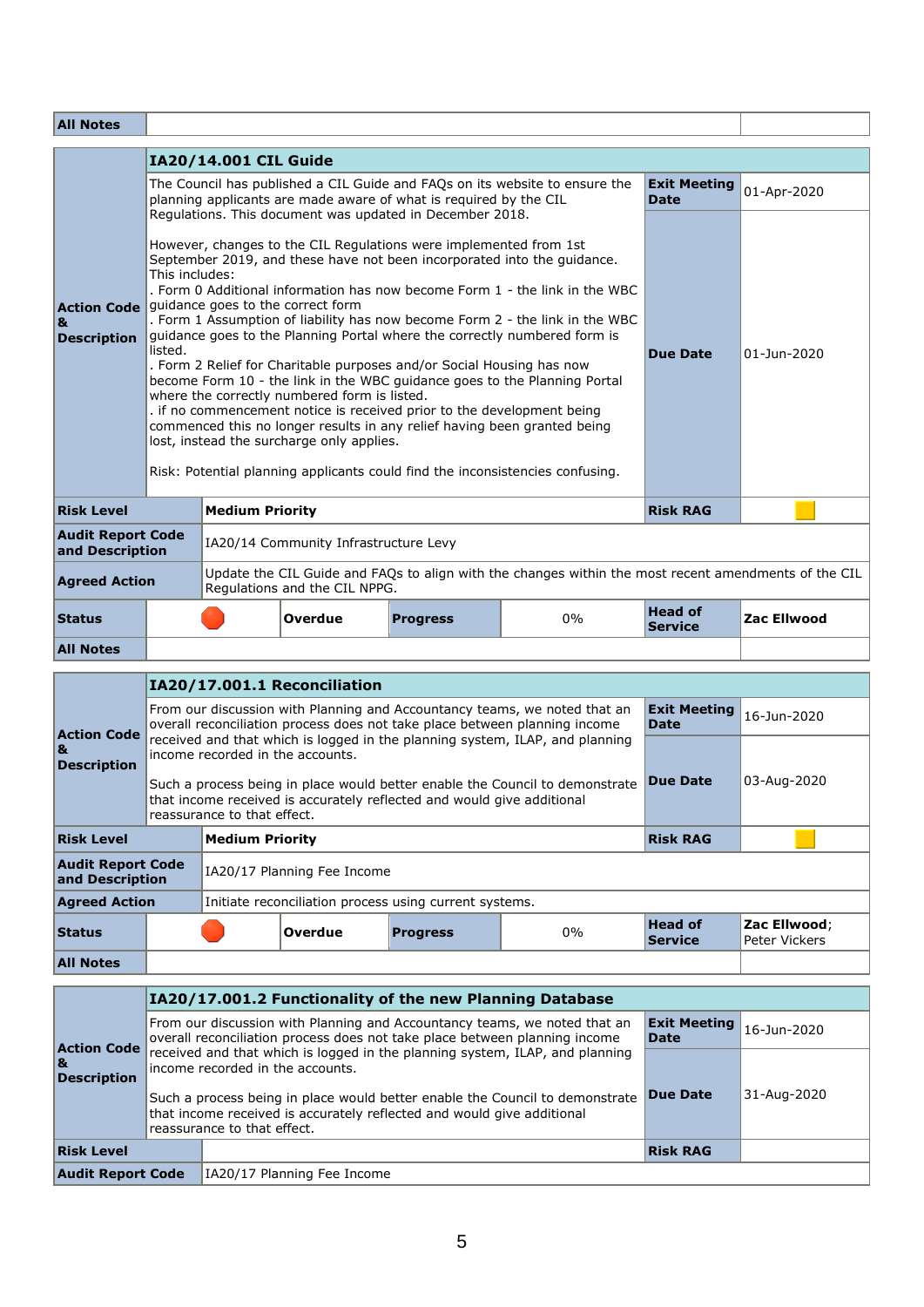| and Description      |                                                                                   |  |                           |                 |    |                                  |             |
|----------------------|-----------------------------------------------------------------------------------|--|---------------------------|-----------------|----|----------------------------------|-------------|
| <b>Agreed Action</b> | Development of new Planning database to ensure an automatic process is available. |  |                           |                 |    |                                  |             |
| <b>Status</b>        |                                                                                   |  | Check <br><b>Progress</b> | <b>Progress</b> | 0% | <b>Head of</b><br><b>Service</b> | Zac Ellwood |
| <b>All Notes</b>     |                                                                                   |  |                           |                 |    |                                  |             |

|                                             |                                               | IA20/17.002.1 Market Information                                                                                                                                                                      |                                                                      |                                                                          |                             |                    |
|---------------------------------------------|-----------------------------------------------|-------------------------------------------------------------------------------------------------------------------------------------------------------------------------------------------------------|----------------------------------------------------------------------|--------------------------------------------------------------------------|-----------------------------|--------------------|
| <b>Action Code</b>                          |                                               |                                                                                                                                                                                                       | Budgets were set, within the last few years, based on a consistently | increasing housing market and using the assumption that status quo would | <b>Exit Meeting</b><br>Date | $16-1$ un-2020     |
| 8L<br><b>Description</b>                    |                                               | apply to planning activity regardless of outside events which had direct effects<br>on consumer confidence in the past.                                                                               |                                                                      |                                                                          |                             |                    |
|                                             |                                               | Analysis of the market behaviour might, in future, inform a different outcome<br>in terms of budget setting, and in turn mitigate the risk of setting too<br>ambitious or too small an income target. | <b>Due Date</b>                                                      | 30-Sep-2020                                                              |                             |                    |
| <b>Risk Level</b>                           | <b>High Priority</b>                          |                                                                                                                                                                                                       |                                                                      |                                                                          | <b>Risk RAG</b>             |                    |
| <b>Audit Report Code</b><br>and Description |                                               | IA20/17 Planning Fee Income                                                                                                                                                                           |                                                                      |                                                                          |                             |                    |
| <b>Agreed Action</b>                        |                                               |                                                                                                                                                                                                       | Inclusion of market information in the next budget review.           |                                                                          |                             |                    |
| <b>Status</b>                               | <b>Unassigned</b><br>$0\%$<br><b>Progress</b> |                                                                                                                                                                                                       |                                                                      |                                                                          |                             | <b>Zac Ellwood</b> |
| <b>All Notes</b>                            |                                               |                                                                                                                                                                                                       |                                                                      |                                                                          |                             |                    |

|                                             |                                               | IA20/17.002.2 Recording of pre application advice |                                                                                                                                                                                                       |                                                                      |                                                                                |                             |             |  |  |  |  |
|---------------------------------------------|-----------------------------------------------|---------------------------------------------------|-------------------------------------------------------------------------------------------------------------------------------------------------------------------------------------------------------|----------------------------------------------------------------------|--------------------------------------------------------------------------------|-----------------------------|-------------|--|--|--|--|
| <b>Action Code</b>                          |                                               |                                                   |                                                                                                                                                                                                       | Budgets were set, within the last few years, based on a consistently | increasing housing market and using the assumption that status guo would       | <b>Exit Meeting</b><br>Date | 16-1un-2020 |  |  |  |  |
| ।&<br><b>Description</b>                    |                                               |                                                   | apply to planning activity regardless of outside events which had direct effects<br>on consumer confidence in the past.                                                                               |                                                                      |                                                                                |                             |             |  |  |  |  |
|                                             |                                               |                                                   | Analysis of the market behaviour might, in future, inform a different outcome<br>in terms of budget setting, and in turn mitigate the risk of setting too<br>ambitious or too small an income target. | <b>Due Date</b>                                                      | 30-Sep-2020                                                                    |                             |             |  |  |  |  |
| <b>Risk Level</b>                           |                                               | <b>Medium Priority</b>                            |                                                                                                                                                                                                       |                                                                      |                                                                                | <b>Risk RAG</b>             |             |  |  |  |  |
| <b>Audit Report Code</b><br>and Description |                                               |                                                   | IA20/17 Planning Fee Income                                                                                                                                                                           |                                                                      |                                                                                |                             |             |  |  |  |  |
| <b>Agreed Action</b>                        |                                               |                                                   |                                                                                                                                                                                                       |                                                                      | Record pre-application advice on larger applications likely to be supportable. |                             |             |  |  |  |  |
| <b>Status</b>                               | <b>Unassigned</b><br>$0\%$<br><b>Progress</b> |                                                   |                                                                                                                                                                                                       |                                                                      | <b>Head of</b><br><b>Service</b>                                               | <b>Zac Ellwood</b>          |             |  |  |  |  |
| <b>All Notes</b>                            |                                               |                                                   |                                                                                                                                                                                                       |                                                                      |                                                                                |                             |             |  |  |  |  |

|                                             |                        |  |                                                                                                                                                                                                                                                                                                                                  | IA20/17.002.3 Development Timescales                                 |                                                                                          |                                  |                    |  |  |  |  |  |  |
|---------------------------------------------|------------------------|--|----------------------------------------------------------------------------------------------------------------------------------------------------------------------------------------------------------------------------------------------------------------------------------------------------------------------------------|----------------------------------------------------------------------|------------------------------------------------------------------------------------------|----------------------------------|--------------------|--|--|--|--|--|--|
| <b>Action Code</b>                          |                        |  |                                                                                                                                                                                                                                                                                                                                  | Budgets were set, within the last few years, based on a consistently | increasing housing market and using the assumption that status guo would                 | <b>Exit Meeting</b><br>Date      | 16-Jun-2020        |  |  |  |  |  |  |
| 8L<br><b>Description</b>                    |                        |  | apply to planning activity regardless of outside events which had direct effects<br>on consumer confidence in the past.<br>Analysis of the market behaviour might, in future, inform a different outcome<br>in terms of budget setting, and in turn mitigate the risk of setting too<br>ambitious or too small an income target. | <b>Due Date</b>                                                      | 30-Sep-2020                                                                              |                                  |                    |  |  |  |  |  |  |
| <b>Risk Level</b>                           | <b>Medium Priority</b> |  |                                                                                                                                                                                                                                                                                                                                  |                                                                      |                                                                                          | <b>Risk RAG</b>                  |                    |  |  |  |  |  |  |
| <b>Audit Report Code</b><br>and Description |                        |  | IA20/17 Planning Fee Income                                                                                                                                                                                                                                                                                                      |                                                                      |                                                                                          |                                  |                    |  |  |  |  |  |  |
| <b>Agreed Action</b>                        |                        |  |                                                                                                                                                                                                                                                                                                                                  |                                                                      | Discussions with developers and landowners regarding timescales of sites coming forward. |                                  |                    |  |  |  |  |  |  |
| <b>Status</b>                               |                        |  | Unassigned                                                                                                                                                                                                                                                                                                                       | <b>Progress</b>                                                      | $0\%$                                                                                    | <b>Head of</b><br><b>Service</b> | <b>Zac Ellwood</b> |  |  |  |  |  |  |
| <b>All Notes</b>                            |                        |  |                                                                                                                                                                                                                                                                                                                                  |                                                                      |                                                                                          |                                  |                    |  |  |  |  |  |  |
|                                             |                        |  | Action Code   IA20/17.003.1 Planning Reference Number                                                                                                                                                                                                                                                                            |                                                                      |                                                                                          |                                  |                    |  |  |  |  |  |  |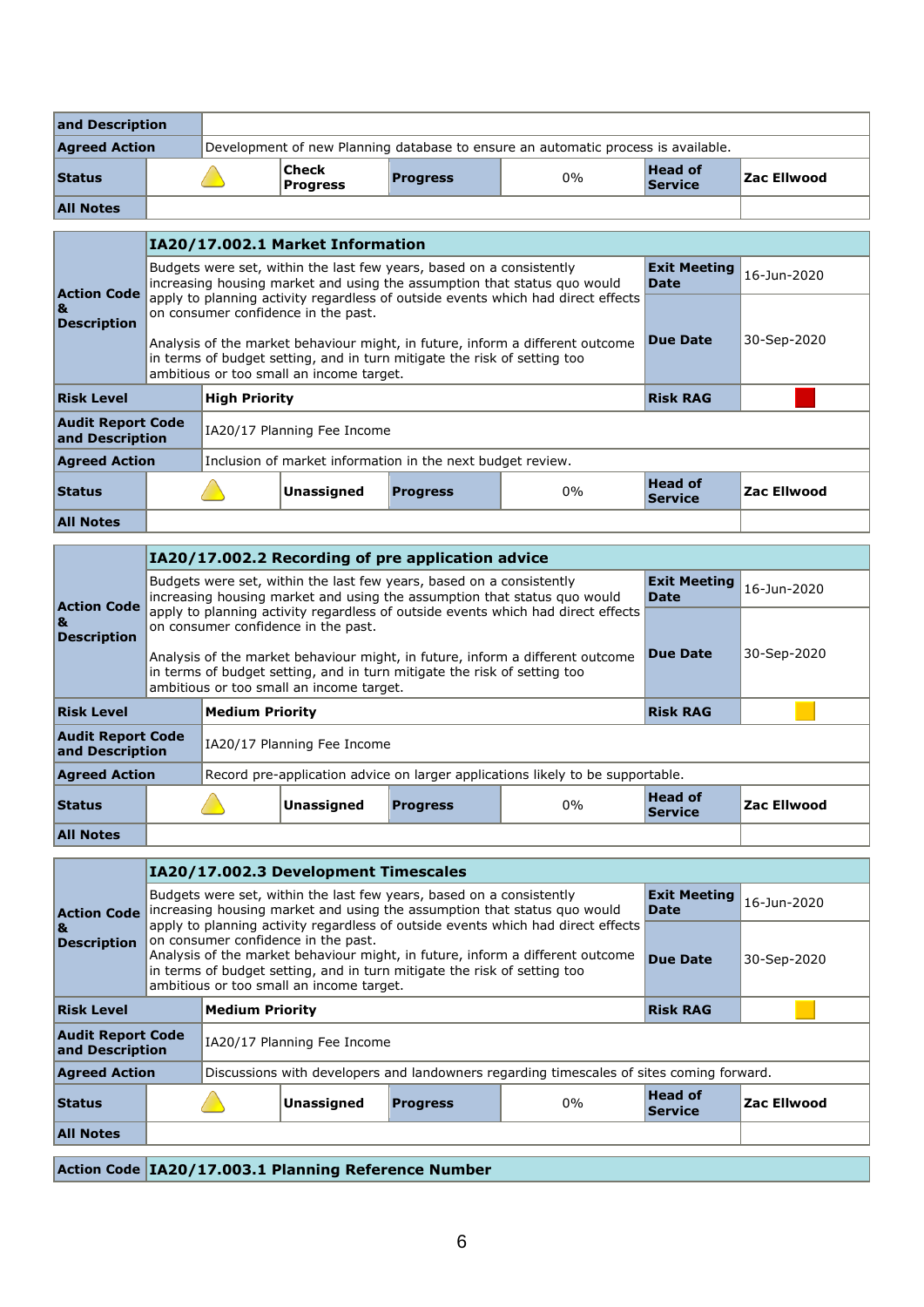| 8L<br><b>Description</b>                    |                                                                                                                                                                                                                           |                                                    |                                                                                                                                                                                                                                                                                                                                                                                                                                                                                                                                                                                                                                                                                      | Testing for the approval of refunds, from the ILAP system/documentation | held, through to the finance system, Agresso, was completed on a reduced | <b>Exit Meeting</b><br><b>Date</b> | 16-Jun-2020                   |
|---------------------------------------------|---------------------------------------------------------------------------------------------------------------------------------------------------------------------------------------------------------------------------|----------------------------------------------------|--------------------------------------------------------------------------------------------------------------------------------------------------------------------------------------------------------------------------------------------------------------------------------------------------------------------------------------------------------------------------------------------------------------------------------------------------------------------------------------------------------------------------------------------------------------------------------------------------------------------------------------------------------------------------------------|-------------------------------------------------------------------------|--------------------------------------------------------------------------|------------------------------------|-------------------------------|
|                                             | refunds.                                                                                                                                                                                                                  | records alongside.<br>Risk: Risk of loss of income | scale due to the inability of the ILAP system to run a report specifically on<br>However, from filing completed earlier in the 2019/2020 financial year, we<br>selected a sample of five refunds. For 2/5 we were unable to confirm that the<br>request had approval for refund and we were also unable to confirm the date<br>that the refund was requested in order to check it had been issued both<br>appropriately and in a timely manner.<br>Where refunds are issued it is important to retain an audit data trail and<br>document authorisations, timings and reasons for refunds being made. For<br>example, including an appropriate planning reference on Agresso payment | <b>Due Date</b>                                                         | 31-Aug-2020                                                              |                                    |                               |
| <b>Risk Level</b>                           |                                                                                                                                                                                                                           | <b>High Priority</b>                               |                                                                                                                                                                                                                                                                                                                                                                                                                                                                                                                                                                                                                                                                                      |                                                                         |                                                                          | <b>Risk RAG</b>                    |                               |
| <b>Audit Report Code</b><br>and Description |                                                                                                                                                                                                                           |                                                    | IA20/17 Planning Fee Income                                                                                                                                                                                                                                                                                                                                                                                                                                                                                                                                                                                                                                                          |                                                                         |                                                                          |                                    |                               |
|                                             | Discussions with Finance Service over joint procedures to ensure that all records necessary are held on<br><b>Agreed Action</b><br>the Planning database and the Finance records hold the Planning reference for refunds. |                                                    |                                                                                                                                                                                                                                                                                                                                                                                                                                                                                                                                                                                                                                                                                      |                                                                         |                                                                          |                                    |                               |
| <b>Status</b>                               |                                                                                                                                                                                                                           |                                                    | <b>Check</b><br><b>Progress</b>                                                                                                                                                                                                                                                                                                                                                                                                                                                                                                                                                                                                                                                      | <b>Progress</b>                                                         | $0\%$                                                                    | <b>Head of</b><br><b>Service</b>   | Zac Ellwood;<br>Peter Vickers |
| <b>All Notes</b>                            |                                                                                                                                                                                                                           |                                                    |                                                                                                                                                                                                                                                                                                                                                                                                                                                                                                                                                                                                                                                                                      |                                                                         |                                                                          |                                    |                               |

|                                             |          |                                                      | IA20/17.003.2 Planning Procedure Note                                                                                                                                                          |                                                                                                                                                                                                                                                                                                                                                                                                                                                                                             |                                                                          |                                    |                    |
|---------------------------------------------|----------|------------------------------------------------------|------------------------------------------------------------------------------------------------------------------------------------------------------------------------------------------------|---------------------------------------------------------------------------------------------------------------------------------------------------------------------------------------------------------------------------------------------------------------------------------------------------------------------------------------------------------------------------------------------------------------------------------------------------------------------------------------------|--------------------------------------------------------------------------|------------------------------------|--------------------|
|                                             |          |                                                      |                                                                                                                                                                                                | Testing for the approval of refunds, from the ILAP system/documentation                                                                                                                                                                                                                                                                                                                                                                                                                     | held, through to the finance system, Agresso, was completed on a reduced | <b>Exit Meeting</b><br><b>Date</b> | 16-Jun-2020        |
|                                             | refunds. |                                                      | scale due to the inability of the ILAP system to run a report specifically on                                                                                                                  |                                                                                                                                                                                                                                                                                                                                                                                                                                                                                             |                                                                          |                                    |                    |
| 8I<br><b>Description</b>                    |          | such a data trail to be captured.                    | that the refund was requested in order to check it had been issued both<br>appropriately and in a timely manner.<br>Where refunds are issued it is important to retain an audit data trail and | Action Code However, from filing completed earlier in the 2019/2020 financial year, we<br>selected a sample of five refunds. For 2/5 we were unable to confirm that the<br>request had approval for refund and we were also unable to confirm the date<br>document authorisations, timings and reasons for refunds being made. For<br>example, including an appropriate planning reference on Agresso payment<br>records alongside confirmation of the date of any refund paid would enable | <b>Due Date</b>                                                          | 31-Aug-2020                        |                    |
| <b>Risk Level</b>                           |          | <b>High Priority</b>                                 |                                                                                                                                                                                                |                                                                                                                                                                                                                                                                                                                                                                                                                                                                                             |                                                                          | <b>Risk RAG</b>                    |                    |
| <b>Audit Report Code</b><br>and Description |          |                                                      | IA20/17 Planning Fee Income                                                                                                                                                                    |                                                                                                                                                                                                                                                                                                                                                                                                                                                                                             |                                                                          |                                    |                    |
| <b>Agreed Action</b>                        |          |                                                      | Update the Planning procedure note.                                                                                                                                                            |                                                                                                                                                                                                                                                                                                                                                                                                                                                                                             |                                                                          |                                    |                    |
| <b>Status</b>                               |          | Check<br>$0\%$<br><b>Progress</b><br><b>Progress</b> |                                                                                                                                                                                                |                                                                                                                                                                                                                                                                                                                                                                                                                                                                                             |                                                                          |                                    | <b>Zac Ellwood</b> |
| <b>All Notes</b>                            |          |                                                      |                                                                                                                                                                                                |                                                                                                                                                                                                                                                                                                                                                                                                                                                                                             |                                                                          |                                    |                    |

|  |                                                | IA20/17.004.1 Automate payment extraction from portal                                                                                                                                                                                                                                                                                                                                                                                                                                                                                                                                  |                                    |             |  |  |  |  |  |
|--|------------------------------------------------|----------------------------------------------------------------------------------------------------------------------------------------------------------------------------------------------------------------------------------------------------------------------------------------------------------------------------------------------------------------------------------------------------------------------------------------------------------------------------------------------------------------------------------------------------------------------------------------|------------------------------------|-------------|--|--|--|--|--|
|  |                                                | The interface between the Agresso and ILAP system relies on manual input. It<br>is inevitable that errors will occur from time to time where they might not                                                                                                                                                                                                                                                                                                                                                                                                                            | <b>Exit Meeting</b><br><b>Date</b> | 16-Jun-2020 |  |  |  |  |  |
|  | <b>Action Code</b><br>1&<br><b>Description</b> | with a computer system interface.<br>Our review of a sample of 50 found that in terms of the receipt of income:<br>. Two records were unable to be located on ILAP.<br>. Three amounts were recorded incorrectly on ILAP<br>. In three further instances, a record of checks made on income which had<br>been received had not been retained.<br>Whilst the errors were minor in comparison to the amount of income tested,<br>this demonstrates the possibility of errors in recording information, and<br>highlights that staff must remain vigilant when recording income to ensure | <b>Due Date</b>                    | 31-Aug-2020 |  |  |  |  |  |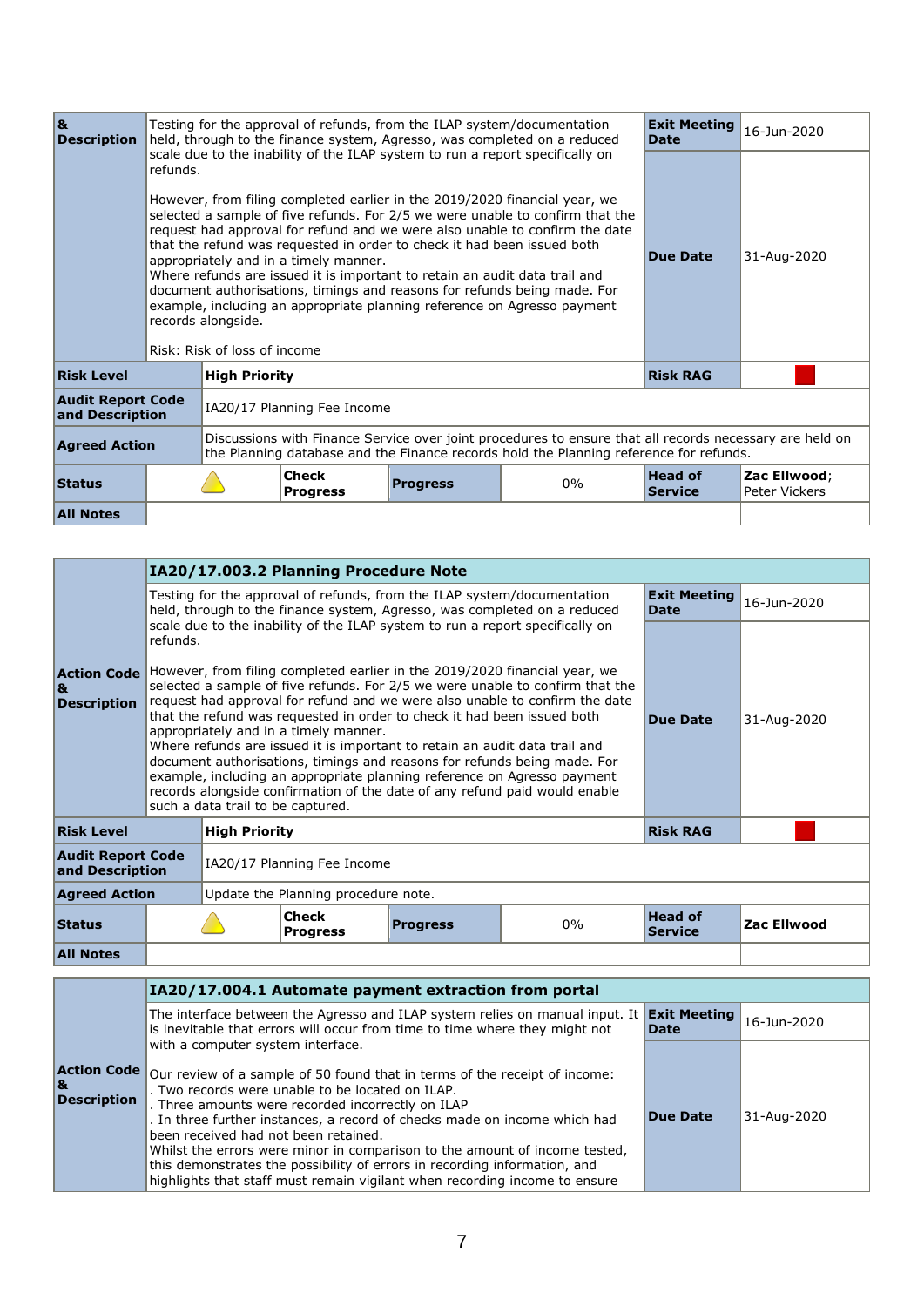|                                                                            | accuracy of income recording. |                      |                                                                                                                                   |                 |       |                           |             |
|----------------------------------------------------------------------------|-------------------------------|----------------------|-----------------------------------------------------------------------------------------------------------------------------------|-----------------|-------|---------------------------|-------------|
| <b>Risk Level</b>                                                          |                               | <b>High Priority</b> |                                                                                                                                   | <b>Risk RAG</b> |       |                           |             |
| <b>Audit Report Code</b><br>IA20/17 Planning Fee Income<br>and Description |                               |                      |                                                                                                                                   |                 |       |                           |             |
| <b>Agreed Action</b>                                                       |                               |                      | Ensure the new Planning Database extracts the payment details directly from the Portal payment to<br>remove manual entry of data. |                 |       |                           |             |
| <b>Status</b>                                                              |                               |                      | Check<br><b>Progress</b>                                                                                                          | <b>Progress</b> | $0\%$ | Head of<br><b>Service</b> | Zac Ellwood |
| <b>All Notes</b>                                                           |                               |                      |                                                                                                                                   |                 |       |                           |             |

|                                                |                                                                                                                                                                                                   |                               | IA20/17.004.2 Spot Checks                                                                                                                                                                                                                                                                                                                                                                                                                                                                                                                                                              |                                                                                                   |             |                                  |                    |  |
|------------------------------------------------|---------------------------------------------------------------------------------------------------------------------------------------------------------------------------------------------------|-------------------------------|----------------------------------------------------------------------------------------------------------------------------------------------------------------------------------------------------------------------------------------------------------------------------------------------------------------------------------------------------------------------------------------------------------------------------------------------------------------------------------------------------------------------------------------------------------------------------------------|---------------------------------------------------------------------------------------------------|-------------|----------------------------------|--------------------|--|
|                                                | <b>Exit Meeting</b><br>The interface between the Agresso and ILAP system relies on manual input. It<br>is inevitable that errors will occur from time to time where they might not<br><b>Date</b> |                               |                                                                                                                                                                                                                                                                                                                                                                                                                                                                                                                                                                                        |                                                                                                   |             |                                  | 16-Jun-2020        |  |
| <b>Action Code</b><br>8I<br><b>Description</b> |                                                                                                                                                                                                   | accuracy of income recording. | with a computer system interface.<br>Our review of a sample of 50 found that in terms of the receipt of income:<br>. Two records were unable to be located on ILAP.<br>. Three amounts were recorded incorrectly on ILAP<br>. In three further instances, a record of checks made on income which had<br>been received had not been retained.<br>Whilst the errors were minor in comparison to the amount of income tested,<br>this demonstrates the possibility of errors in recording information, and<br>highlights that staff must remain vigilant when recording income to ensure | Due Date                                                                                          | 31-Aug-2020 |                                  |                    |  |
| <b>Risk Level</b>                              |                                                                                                                                                                                                   | <b>High Priority</b>          |                                                                                                                                                                                                                                                                                                                                                                                                                                                                                                                                                                                        |                                                                                                   |             | <b>Risk RAG</b>                  |                    |  |
| <b>Audit Report Code</b><br>and Description    |                                                                                                                                                                                                   |                               | IA20/17 Planning Fee Income                                                                                                                                                                                                                                                                                                                                                                                                                                                                                                                                                            |                                                                                                   |             |                                  |                    |  |
| <b>Agreed Action</b>                           |                                                                                                                                                                                                   |                               | remove manual entry of data.                                                                                                                                                                                                                                                                                                                                                                                                                                                                                                                                                           | Ensure the new Planning Database extracts the payment details directly from the Portal payment to |             |                                  |                    |  |
| <b>Status</b>                                  |                                                                                                                                                                                                   |                               | Check<br><b>Progress</b>                                                                                                                                                                                                                                                                                                                                                                                                                                                                                                                                                               | <b>Progress</b>                                                                                   | 0%          | <b>Head of</b><br><b>Service</b> | <b>Zac Ellwood</b> |  |
| <b>All Notes</b>                               |                                                                                                                                                                                                   |                               |                                                                                                                                                                                                                                                                                                                                                                                                                                                                                                                                                                                        |                                                                                                   |             |                                  |                    |  |

|                                               | IA20/17.004.3 Data on Systems                                                                                                                               |                                                                                                                                                                                                                                                                                                                                                                                                                                                                                                                                                                                                                         |                                           |                 |                                                                                                                                                             |                                    |                               |  |  |  |
|-----------------------------------------------|-------------------------------------------------------------------------------------------------------------------------------------------------------------|-------------------------------------------------------------------------------------------------------------------------------------------------------------------------------------------------------------------------------------------------------------------------------------------------------------------------------------------------------------------------------------------------------------------------------------------------------------------------------------------------------------------------------------------------------------------------------------------------------------------------|-------------------------------------------|-----------------|-------------------------------------------------------------------------------------------------------------------------------------------------------------|------------------------------------|-------------------------------|--|--|--|
|                                               |                                                                                                                                                             |                                                                                                                                                                                                                                                                                                                                                                                                                                                                                                                                                                                                                         |                                           |                 | The interface between the Agresso and ILAP system relies on manual input. It<br>is inevitable that errors will occur from time to time where they might not | <b>Exit Meeting</b><br><b>Date</b> |                               |  |  |  |
| <b>Action Code</b><br>8<br><b>Description</b> |                                                                                                                                                             | with a computer system interface.<br>Our review of a sample of 50 found that in terms of the receipt of income:<br>. Two records were unable to be located on ILAP.<br>. Three amounts were recorded incorrectly on ILAP<br>. In three further instances, a record of checks made on income which had<br>been received had not been retained.<br>Whilst the errors were minor in comparison to the amount of income tested,<br>this demonstrates the possibility of errors in recording information, and<br>highlights that staff must remain vigilant when recording income to ensure<br>accuracy of income recording. | <b>Due Date</b>                           | 31-Aug-2020     |                                                                                                                                                             |                                    |                               |  |  |  |
| <b>Risk Level</b>                             |                                                                                                                                                             | <b>High Priority</b>                                                                                                                                                                                                                                                                                                                                                                                                                                                                                                                                                                                                    |                                           | <b>Risk RAG</b> |                                                                                                                                                             |                                    |                               |  |  |  |
| <b>Audit Report Code</b><br>and Description   |                                                                                                                                                             | IA20/17 Planning Fee Income                                                                                                                                                                                                                                                                                                                                                                                                                                                                                                                                                                                             |                                           |                 |                                                                                                                                                             |                                    |                               |  |  |  |
| <b>Agreed Action</b>                          |                                                                                                                                                             | Discuss with the Finance service ways to record more specific data regarding the applicant/site<br>address/Planning reference for incoming payments and refunds on the Finance systems.                                                                                                                                                                                                                                                                                                                                                                                                                                 |                                           |                 |                                                                                                                                                             |                                    |                               |  |  |  |
| <b>Status</b>                                 |                                                                                                                                                             |                                                                                                                                                                                                                                                                                                                                                                                                                                                                                                                                                                                                                         | <b>Check</b><br><b>Progress</b>           | <b>Progress</b> | $0\%$                                                                                                                                                       | <b>Head of</b><br><b>Service</b>   | Zac Ellwood;<br>Peter Vickers |  |  |  |
| <b>All Notes</b>                              |                                                                                                                                                             |                                                                                                                                                                                                                                                                                                                                                                                                                                                                                                                                                                                                                         |                                           |                 |                                                                                                                                                             |                                    |                               |  |  |  |
|                                               |                                                                                                                                                             |                                                                                                                                                                                                                                                                                                                                                                                                                                                                                                                                                                                                                         |                                           |                 |                                                                                                                                                             |                                    |                               |  |  |  |
|                                               |                                                                                                                                                             |                                                                                                                                                                                                                                                                                                                                                                                                                                                                                                                                                                                                                         | Action Code IA20/17.004.4 Procedure Notes |                 |                                                                                                                                                             | <b>Exit Meeting</b>                |                               |  |  |  |
| 1&<br><b>Description</b>                      | The interface between the Agresso and ILAP system relies on manual input. It<br>is inevitable that errors will occur from time to time where they might not | 16-Jun-2020                                                                                                                                                                                                                                                                                                                                                                                                                                                                                                                                                                                                             |                                           |                 |                                                                                                                                                             |                                    |                               |  |  |  |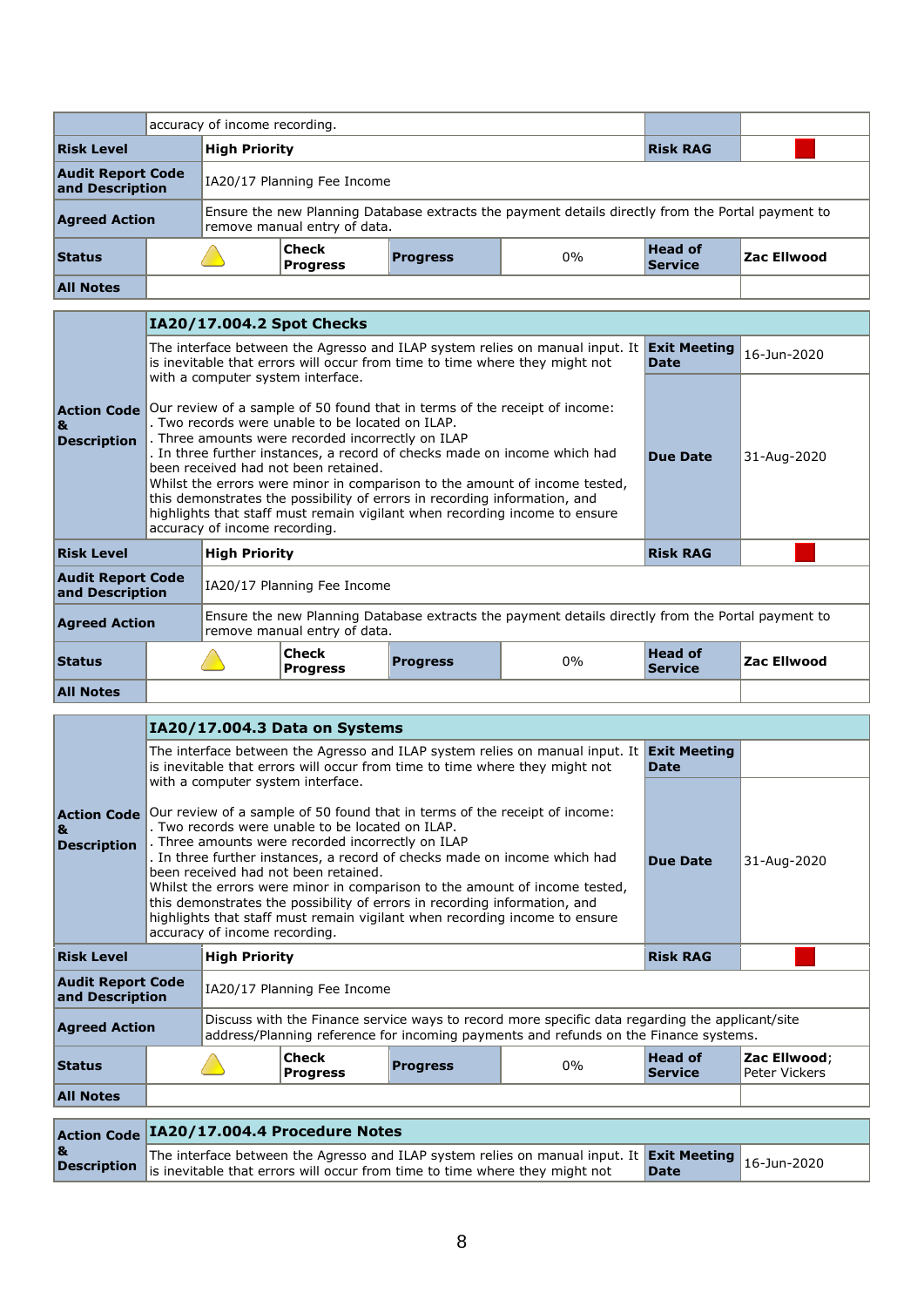| with a computer system interface.           |  |                                                                                                                                                                                                                                         |                                                                                                                                                                                                                                                                                                                                                                                                                                                                                                                                                   |                 |             |                                  |                    |
|---------------------------------------------|--|-----------------------------------------------------------------------------------------------------------------------------------------------------------------------------------------------------------------------------------------|---------------------------------------------------------------------------------------------------------------------------------------------------------------------------------------------------------------------------------------------------------------------------------------------------------------------------------------------------------------------------------------------------------------------------------------------------------------------------------------------------------------------------------------------------|-----------------|-------------|----------------------------------|--------------------|
|                                             |  | accuracy of income recording.                                                                                                                                                                                                           | Our review of a sample of 50 found that in terms of the receipt of income:<br>. Two records were unable to be located on ILAP.<br>. Three amounts were recorded incorrectly on ILAP<br>. In three further instances, a record of checks made on income which had<br>been received had not been retained.<br>Whilst the errors were minor in comparison to the amount of income tested,<br>this demonstrates the possibility of errors in recording information, and<br>highlights that staff must remain vigilant when recording income to ensure | <b>Due Date</b> | 31-Aug-2020 |                                  |                    |
| <b>Risk Level</b>                           |  | <b>High Priority</b>                                                                                                                                                                                                                    |                                                                                                                                                                                                                                                                                                                                                                                                                                                                                                                                                   | <b>Risk RAG</b> |             |                                  |                    |
| <b>Audit Report Code</b><br>and Description |  | IA20/17 Planning Fee Income                                                                                                                                                                                                             |                                                                                                                                                                                                                                                                                                                                                                                                                                                                                                                                                   |                 |             |                                  |                    |
| <b>Agreed Action</b>                        |  | Ensure all procedure notes across different teams with the Planning Service that deal with the receipt of<br>money (and refunds of payments) have the exact same procedure for recording the information in the<br>relevant data bases. |                                                                                                                                                                                                                                                                                                                                                                                                                                                                                                                                                   |                 |             |                                  |                    |
| <b>Status</b>                               |  |                                                                                                                                                                                                                                         | <b>Check</b><br><b>Progress</b>                                                                                                                                                                                                                                                                                                                                                                                                                                                                                                                   | <b>Progress</b> | $0\%$       | <b>Head of</b><br><b>Service</b> | <b>Zac Ellwood</b> |
| <b>All Notes</b>                            |  |                                                                                                                                                                                                                                         |                                                                                                                                                                                                                                                                                                                                                                                                                                                                                                                                                   |                 |             |                                  |                    |

# **Head of Service Smith, Andrew**

|                                                |  |                                                                                                                                                                                                                                                        | IA20/20.001 Formal Approval of Budget            |                                                                                                                                                                                      |             |                                  |              |  |  |
|------------------------------------------------|--|--------------------------------------------------------------------------------------------------------------------------------------------------------------------------------------------------------------------------------------------------------|--------------------------------------------------|--------------------------------------------------------------------------------------------------------------------------------------------------------------------------------------|-------------|----------------------------------|--------------|--|--|
| <b>Action Code</b><br>8L<br><b>Description</b> |  |                                                                                                                                                                                                                                                        |                                                  | <b>Exit Meeting</b><br>The overall budget for Wey Court, as per the monthly update reports to the<br>Date<br>Housing Delivery Board, was £4,738,170. However, we were unable to find |             | 26-Jun-2020                      |              |  |  |
|                                                |  |                                                                                                                                                                                                                                                        | evidence that this figure was formally approved. | Due Date                                                                                                                                                                             | 31-Jul-2020 |                                  |              |  |  |
| <b>Risk Level</b>                              |  | <b>Medium Priority</b>                                                                                                                                                                                                                                 |                                                  |                                                                                                                                                                                      |             | <b>Risk RAG</b>                  |              |  |  |
| <b>Audit Report Code</b><br>and Description    |  | IA20/20 Management of Major Construction Projects                                                                                                                                                                                                      |                                                  |                                                                                                                                                                                      |             |                                  |              |  |  |
| <b>Agreed Action</b>                           |  | Separate record will now be kept tracking from initial business cases, budget approvals by Executive /<br>Full Council, Grey sheet approvals /carry forward/ reschedules/ supplementary for review and oversight<br>by the Delivery Board as required. |                                                  |                                                                                                                                                                                      |             |                                  |              |  |  |
| <b>Status</b>                                  |  |                                                                                                                                                                                                                                                        | Overdue                                          | <b>Progress</b>                                                                                                                                                                      | $0\%$       | <b>Head of</b><br><b>Service</b> | Andrew Smith |  |  |
| <b>All Notes</b>                               |  |                                                                                                                                                                                                                                                        |                                                  |                                                                                                                                                                                      |             |                                  |              |  |  |

## **Head of Service Vickers, Peter**

|                                                      |                                     | IA20/17.001.1 Reconciliation                                                                                                                                                                  |                                                                                                                                                        |                 |                                  |                               |             |  |  |  |
|------------------------------------------------------|-------------------------------------|-----------------------------------------------------------------------------------------------------------------------------------------------------------------------------------------------|--------------------------------------------------------------------------------------------------------------------------------------------------------|-----------------|----------------------------------|-------------------------------|-------------|--|--|--|
| <b>Action Code</b>                                   |                                     | <b>Exit Meeting</b><br>From our discussion with Planning and Accountancy teams, we noted that an<br>overall reconciliation process does not take place between planning income<br><b>Date</b> |                                                                                                                                                        |                 |                                  |                               | 16-Jun-2020 |  |  |  |
| 8L<br><b>Description</b>                             |                                     | income recorded in the accounts.                                                                                                                                                              | received and that which is logged in the planning system, ILAP, and planning                                                                           |                 |                                  |                               |             |  |  |  |
|                                                      |                                     | reassurance to that effect.                                                                                                                                                                   | Such a process being in place would better enable the Council to demonstrate<br>that income received is accurately reflected and would give additional | <b>Due Date</b> | 03-Aug-2020                      |                               |             |  |  |  |
| <b>Risk Level</b>                                    |                                     | <b>Medium Priority</b>                                                                                                                                                                        |                                                                                                                                                        | <b>Risk RAG</b> |                                  |                               |             |  |  |  |
| <b>Audit Report Code</b><br>and Description          |                                     | IA20/17 Planning Fee Income                                                                                                                                                                   |                                                                                                                                                        |                 |                                  |                               |             |  |  |  |
| <b>Agreed Action</b>                                 |                                     |                                                                                                                                                                                               | Initiate reconciliation process using current systems.                                                                                                 |                 |                                  |                               |             |  |  |  |
| <b>Status</b>                                        | Overdue<br>$0\%$<br><b>Progress</b> |                                                                                                                                                                                               |                                                                                                                                                        |                 | <b>Head of</b><br><b>Service</b> | Zac Ellwood;<br>Peter Vickers |             |  |  |  |
| <b>All Notes</b>                                     |                                     |                                                                                                                                                                                               |                                                                                                                                                        |                 |                                  |                               |             |  |  |  |
| Action Code   TA20/17 002.1 Dinnaing Defenses Number |                                     |                                                                                                                                                                                               |                                                                                                                                                        |                 |                                  |                               |             |  |  |  |

**Action Code IA20/17.003.1 Planning Reference Number**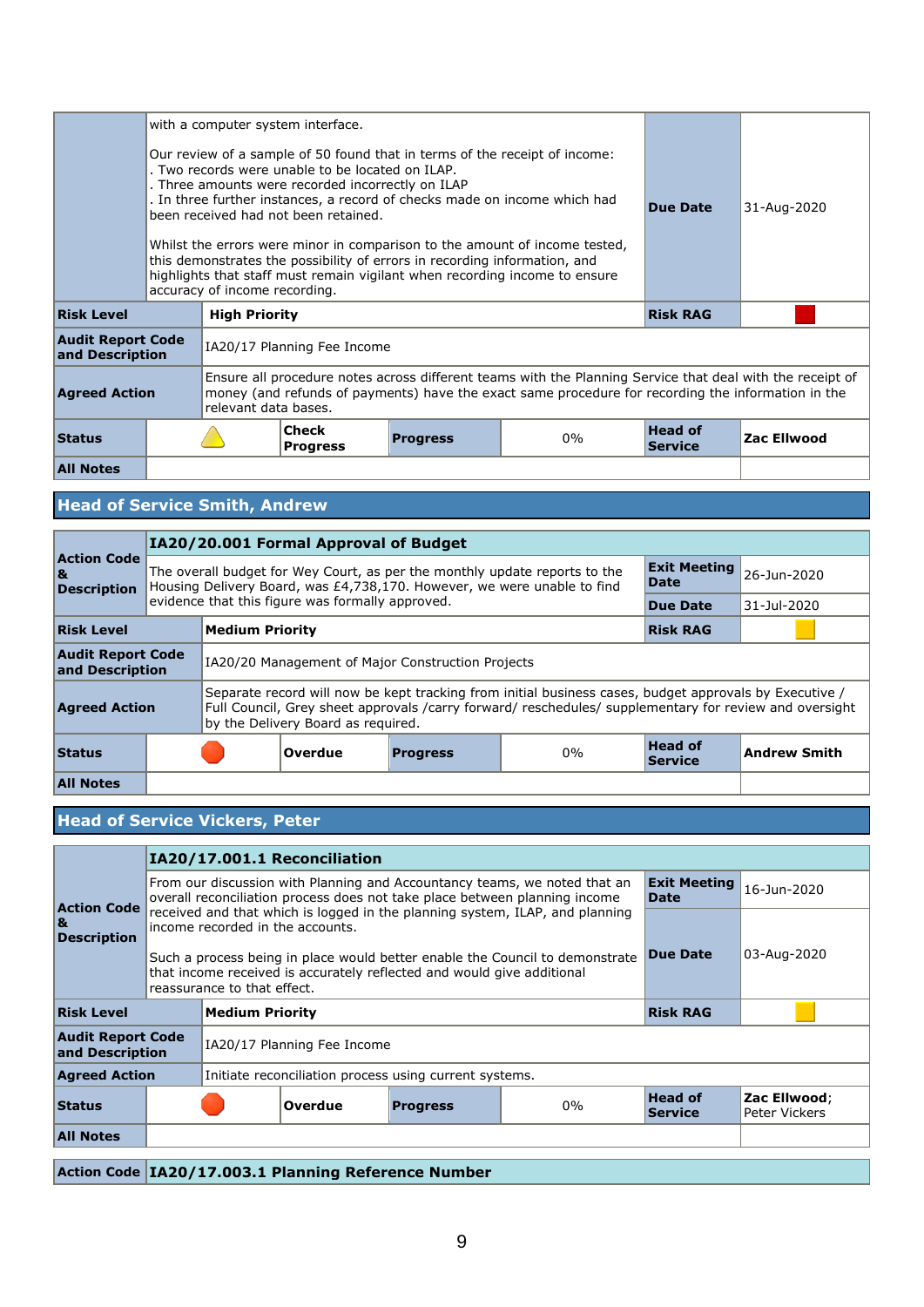| 8k<br><b>Description</b>                    |          |                                                                                                                                                                                                   |                                                                                                                                                                                                                                                                                                                                                                                                                                                                                                                                                                                                                                                                                      | Testing for the approval of refunds, from the ILAP system/documentation<br>held, through to the finance system, Agresso, was completed on a reduced | <b>Exit Meeting</b><br><b>Date</b> | 16-Jun-2020                      |                               |
|---------------------------------------------|----------|---------------------------------------------------------------------------------------------------------------------------------------------------------------------------------------------------|--------------------------------------------------------------------------------------------------------------------------------------------------------------------------------------------------------------------------------------------------------------------------------------------------------------------------------------------------------------------------------------------------------------------------------------------------------------------------------------------------------------------------------------------------------------------------------------------------------------------------------------------------------------------------------------|-----------------------------------------------------------------------------------------------------------------------------------------------------|------------------------------------|----------------------------------|-------------------------------|
|                                             | refunds. | records alongside.<br>Risk: Risk of loss of income                                                                                                                                                | scale due to the inability of the ILAP system to run a report specifically on<br>However, from filing completed earlier in the 2019/2020 financial year, we<br>selected a sample of five refunds. For 2/5 we were unable to confirm that the<br>request had approval for refund and we were also unable to confirm the date<br>that the refund was requested in order to check it had been issued both<br>appropriately and in a timely manner.<br>Where refunds are issued it is important to retain an audit data trail and<br>document authorisations, timings and reasons for refunds being made. For<br>example, including an appropriate planning reference on Agresso payment | <b>Due Date</b>                                                                                                                                     | 31-Aug-2020                        |                                  |                               |
| <b>Risk Level</b>                           |          | <b>High Priority</b>                                                                                                                                                                              |                                                                                                                                                                                                                                                                                                                                                                                                                                                                                                                                                                                                                                                                                      |                                                                                                                                                     |                                    | <b>Risk RAG</b>                  |                               |
| <b>Audit Report Code</b><br>and Description |          | IA20/17 Planning Fee Income                                                                                                                                                                       |                                                                                                                                                                                                                                                                                                                                                                                                                                                                                                                                                                                                                                                                                      |                                                                                                                                                     |                                    |                                  |                               |
| <b>Agreed Action</b>                        |          | Discussions with Finance Service over joint procedures to ensure that all records necessary are held on<br>the Planning database and the Finance records hold the Planning reference for refunds. |                                                                                                                                                                                                                                                                                                                                                                                                                                                                                                                                                                                                                                                                                      |                                                                                                                                                     |                                    |                                  |                               |
| <b>Status</b>                               |          |                                                                                                                                                                                                   | <b>Check</b><br><b>Progress</b>                                                                                                                                                                                                                                                                                                                                                                                                                                                                                                                                                                                                                                                      | <b>Progress</b>                                                                                                                                     | $0\%$                              | <b>Head of</b><br><b>Service</b> | Zac Ellwood;<br>Peter Vickers |
| <b>All Notes</b>                            |          |                                                                                                                                                                                                   |                                                                                                                                                                                                                                                                                                                                                                                                                                                                                                                                                                                                                                                                                      |                                                                                                                                                     |                                    |                                  |                               |